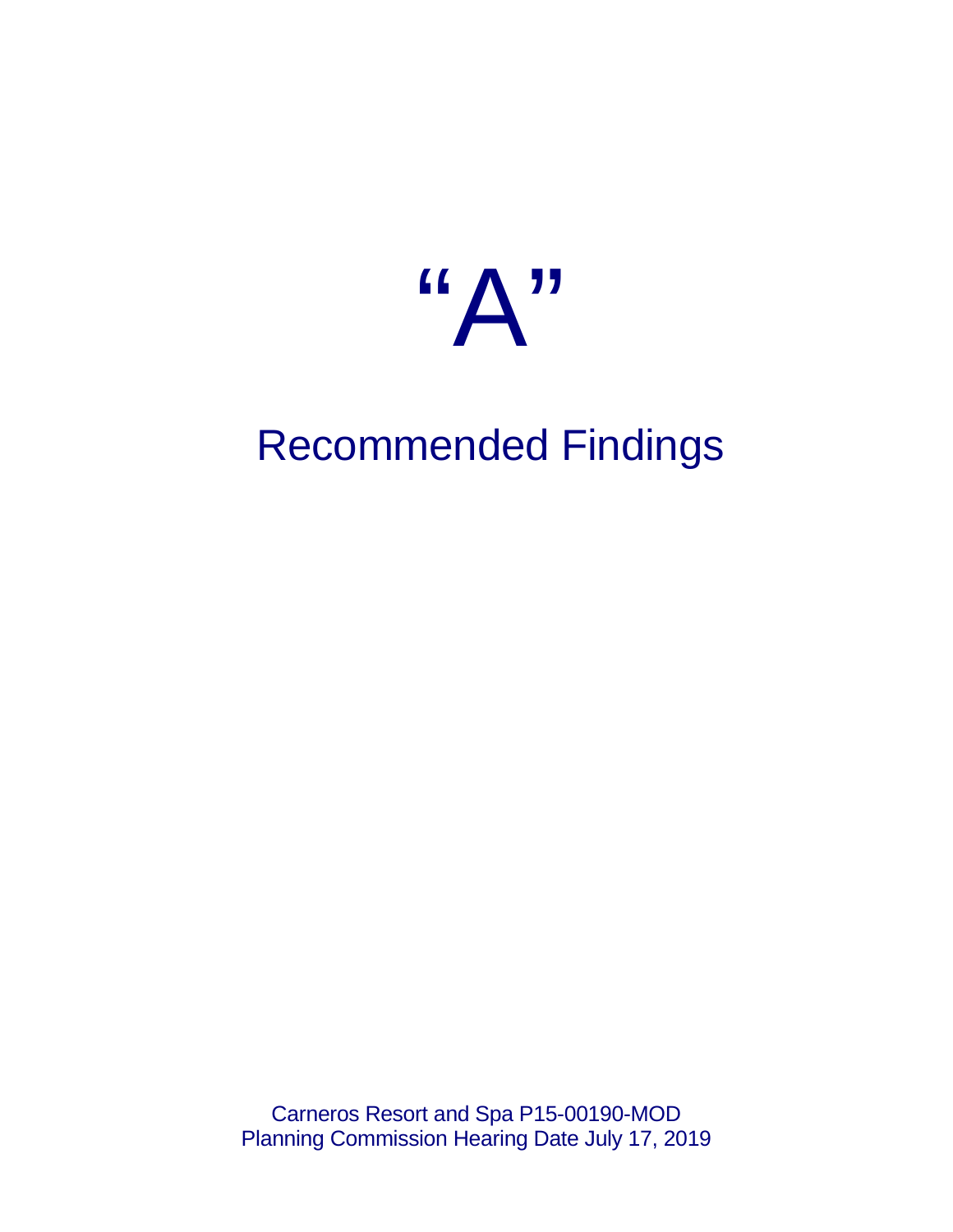## **PLANNING COMMISSION HEARING – JULY 17, 2019 RECOMMENDED FINDINGS**

## **CARNEROS RESORT AND SPA USE PERMIT MODIFICATION, ROAD AND STREET STANDARDS EXCEPTION REQUEST & DEVELOPMENT AGREEMENT (P15-00190-MOD) 4048 SONOMA HIGHWAY, NAPA, CALIFORNIA (APN's: 047-110-003; 047-110-027; 047-110-028; 047-110-062, and 047-400-(01-28))**

## **ENVIRONMENTAL DETERMINATION:**

The Planning Commission (Commission) has received and reviewed the proposed Categorical Exemptions pursuant to the provisions of the California Environmental Quality Act (CEQA), Napa County's Local Procedures for Implementing CEQA, and the CEQA Memorandum dated July 17, 2019, and finds that:

- 1. It has been determined that this project will not have a significant effect on the environment and is exempt from the California Environmental Quality Act pursuant to Section 15301, Class 1, which provides an exemption for "Existing Facilities" including the repair, maintenance, and minor alteration of existing public or private facilities, involving negligible or no expansion of use; Section 15303, Class 3, which provides an exemption for "New Construction or Conversion of Small Structures" including conversion of offices and restaurants, extension of water mains, and the construction of fences and swimming pools; Section 15304, Class 4, which provides an exemption for "Minor Alterations to Land" including new gardening or landscaping; Section 15311, Class 11, which provides an exemption for "Accessory Structures" including on-premise signs and small parking lots; Napa County's Local Procedures for Implementing the CEQA, Appendix B, Class 1, Existing Facilities, Section (1) (a) which exempts reconstructing or resurfacing pavement; and the General Rule in that it can be seen with certainty that there is no possibility the proposed action may have a significant effect on the environment and therefore CEQA is not applicable. [See Guidelines for the Implementation of CEQA at 14 CCR §15061(b)(3)].
- 2. The site of this proposed project is not on any of the lists of hazardous waste sites enumerated under Government Code Section 65962.5 and is not within the boundaries of any airport land use plan.
- 3. The Secretary of the Commission is the custodian of the records of the proceedings on which this decision is based. The records are located at the Napa County Planning, Building & Environmental Services Department, 1195 Third Street, Second Floor, Napa, California.

#### **EXCEPTION TO ROAD AND STREET STANDARDS:**

The Commission has reviewed the attached described Road and Street Standards (RSS) Exception request in accordance with the County's Road and Street Standards Section 3 and makes the following findings:

4. The exception will preserve unique features of the natural environment which includes, but is not limited to, natural water courses, steep slopes, geological features, heritage oak trees, or other trees of at least 6"dbh and found by the decision-maker to be of significant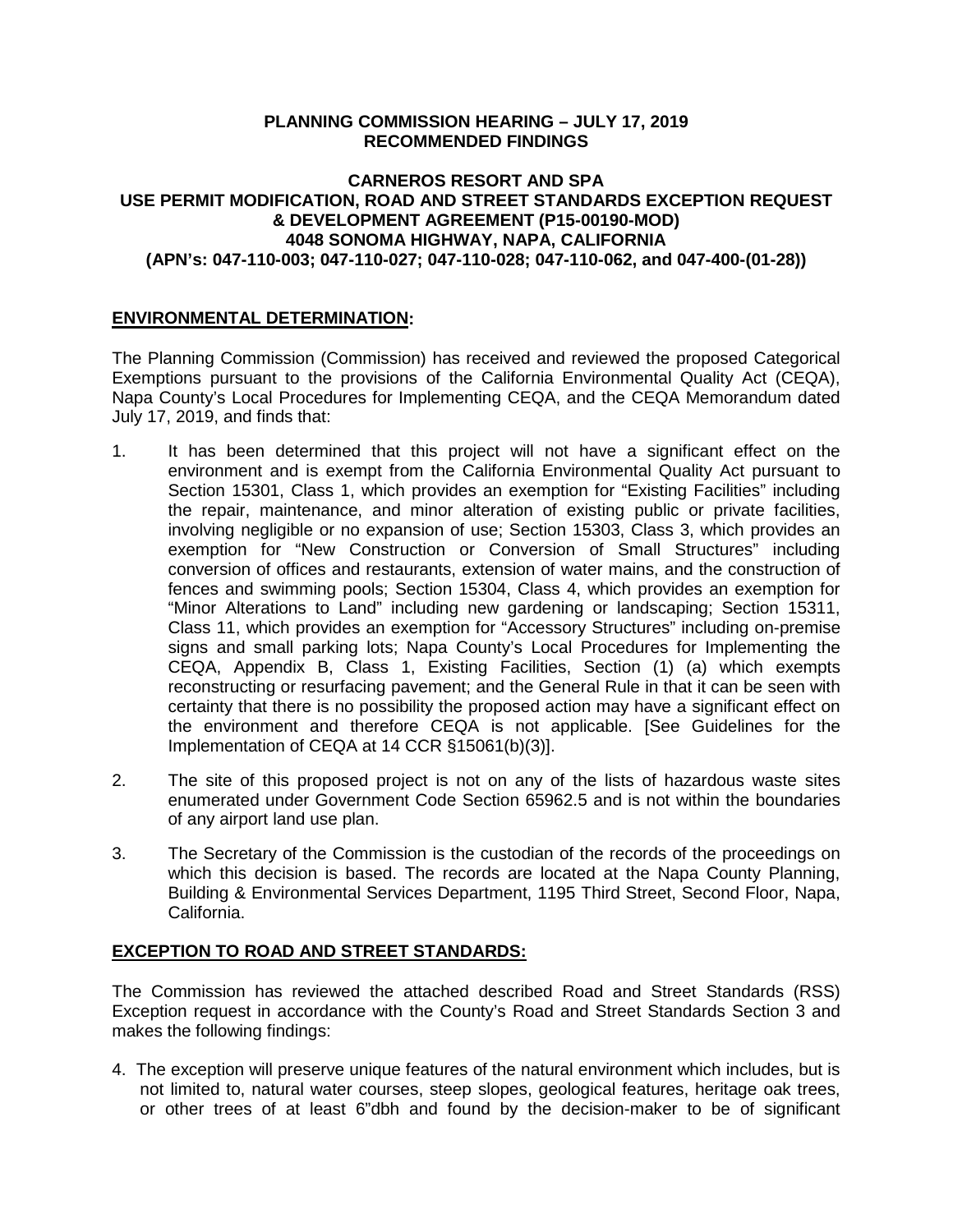importance, but does not include man made environmental features such as vineyards, rock walls, ornamental or decorative landscaping, fences or the like.

Analysis: The project site was developed in its current configuration in the early to late 2000's, prior to the adoption of the current Road and Street Standards (RSS). The current RSS require commercial driveways to have a 20-foot wide road with 22-feet of unobstructed horizontal clearance. The existing internal roadways generally vary in width from 17 to 19 feet of paved surface and are bound by and provide access to numerous lodging units and other structures that comprise the resort. Compliance with the current RSS would result in significant alterations to the site and possible building demolition. Grant of the exception would recognize the existing internal roadways.

5. The exception is necessary to accommodate other limiting factors such as recorded historical sites or legal constraints.

Analysis: The internal roadway system has widths that vary from 17 to 19 feet and was permitted, developed, and inspected before adoption of the current RSS. Modifications to the main entrance and access around the relocated recreational vehicle units will comply with the current RSS. As noted above, the roadways are bound by numerous structures. Grant of the exception would recognize existing conditions and allowed the continued use of the existing internal roadway system.

6. Grant of the Road and Street Standards Exception will provide the same overall practical effect as the Standards do in providing defensible space, and does not adversely affect the life, safety, and welfare of the public or persons coming to the property.

Analysis: The County Engineering Division has discussed the request with the Napa County Fire Department and has conducted a site visit. Engineering staff recommends approval of the requested road exception, subject to recommended conditions in their memo of June 4, 2019. The proposal has demonstrated that the project will provide measures that provide safe access for emergency apparatus, safe civilian evacuation, and avoidance of delays in emergency response based on the demands of the project. The proposed improvements in the request, will serve as an alternate method by which adherence to the RSS may be achieved and will provide the same overall practical effect as the RSS towards providing defensible space, preserving the natural environment and protecting the life, safety and welfare of the public.

## **PLANNING AND ZONING ANALYSIS:**

#### **USE PERMIT:**

The Commission has reviewed the use permit modification request in accordance with the requirements of the Napa County Code §18.124.070 and makes the following findings:

7. The Commission has the power to issue a Use Permit Modification under the Zoning Regulations in effect as applied to property.

Analysis: The project site is within the CL (Commercial Limited), AW (Agricultural Watershed) Preserve) and (PD) Planned Development zoning districts. The CL district allows inns, restaurants and retail uses upon grant of a use permit. The PD district allows all commercial uses permitted in the CL district and mobile home parks upon grant of a use permit. The AW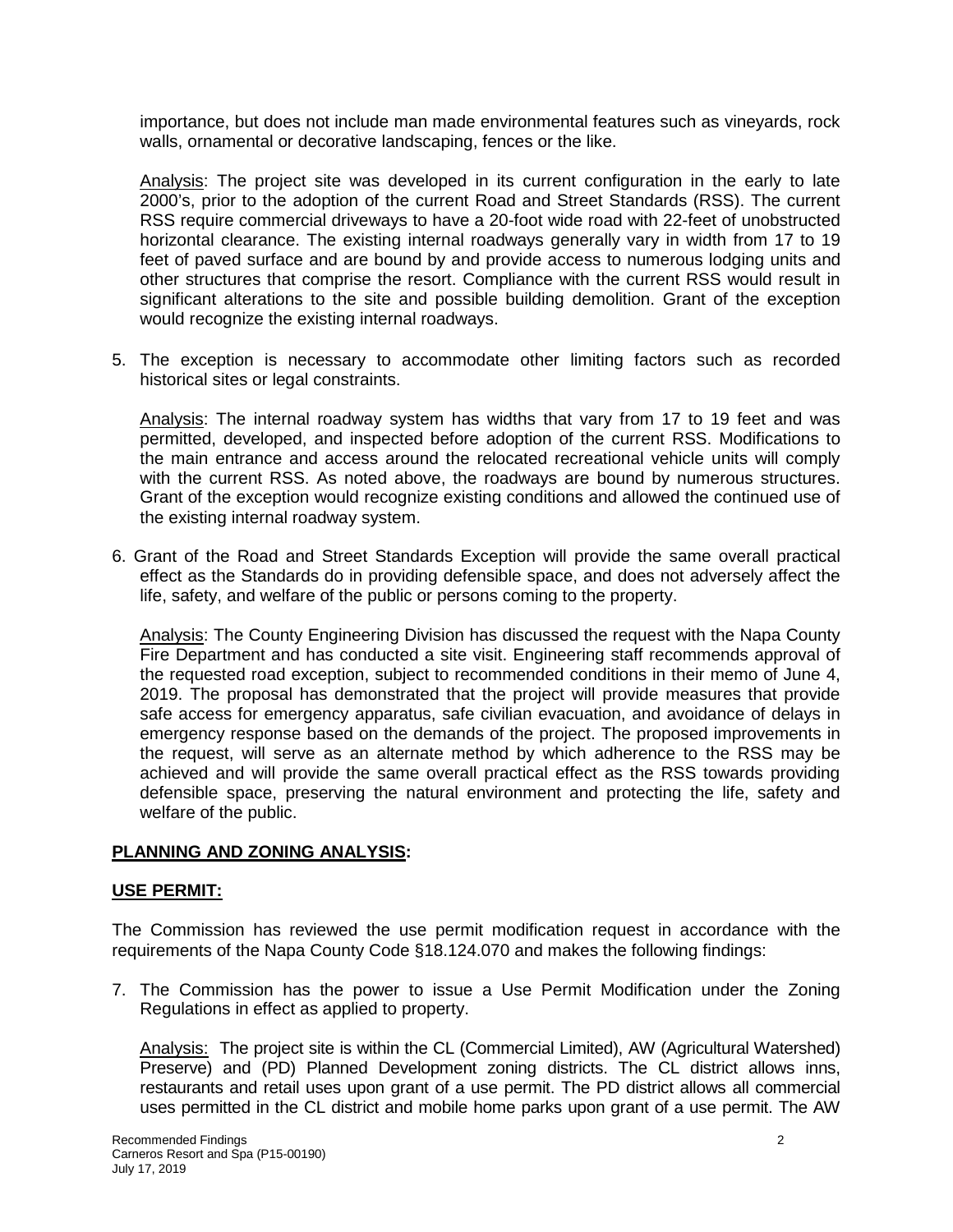district allows any recreational vehicle parks and their related accessory uses which have been authorized by a use permit issued prior to May 10, 1996. The use permit associated with the recreational vehicle park was approved in 1989. The project, as conditioned, complies with the requirements of the Zoning Code, as applicable.

8. The procedural requirements for a Use Permit Modification set forth in Chapter 18.124 of the Napa County Code (zoning regulations) have been met.

Analysis: The use permit modification application has been appropriately filed and notice and public hearing requirements have been met. The hearing notice and intent to adopt Categorical Exemptions were posted and published in the Napa Valley Register on June 28, 2019. Copies were forwarded to property owners within 1,000 feet of the subject parcel, as well as other interested parties. The public comment period ran from June 28, 2019 to July 9, 2019.

9. The grant of the Use Permit Modification, as conditioned, will not adversely affect the public health, safety or welfare of the County of Napa.

Analysis: Granting the Use Permit Modification for the project as proposed and conditioned will not adversely affect the health, safety or welfare of the County. Affected County divisions and departments have reviewed the project and commented regarding the proposed driveway, grading, drainage, parking, building permits, and fire protection. Conditions are recommended which will incorporate these comments into the project to assure the protection of the public health, safety, and welfare.

10. The proposed use complies with applicable provisions of the Napa County Code and is consistent with the policies and standards of the Napa County General Plan and any applicable specific plan.

# Analysis: Compliance with the Zoning Ordinance

The project site is within the CL (Commercial Limited), AW (Agricultural Watershed) Preserve) and (PD) Planned Development zoning districts. As noted above, the CL district allows inns, restaurants and retail uses upon grant of a use permit. The PD district allows all commercial uses permitted in the CL district and mobile home parks upon grant of a use permit. The AW district allows any recreational vehicle parks and their related accessory uses which have been authorized by a use permit issued prior to May 10, 1996. The use permit associated with the recreational vehicle park was approved in 1989. The project, as conditioned, complies with the requirements of the Zoning Code, as applicable.

## Analysis: Compliance with the General Plan

The project site is designated as AR (Agricultural Resource) on the County's adopted General Plan Land Use Map and is zoned CL (Commercial Limited), AW (Agricultural Watershed) Preserve) and (PD) Planned Development. General Plan Agricultural Preservation and Land Use Policy AG/LU-45 allows for the continuation and limited expansion of existing commercial uses which are located on commercially-zoned property, despite the fact that the underlying General Plan land use designation may be agricultural. All existing and previously approved development is consistent with County zoning regulations and General Plan policies. General Plan Conservation Policy CON-51 recognizes that groundwater best supports agricultural and rural uses, the County discourages urbanization requiring net increases in groundwater use and discourages incorporated jurisdictions from using groundwater except in emergencies or as part of